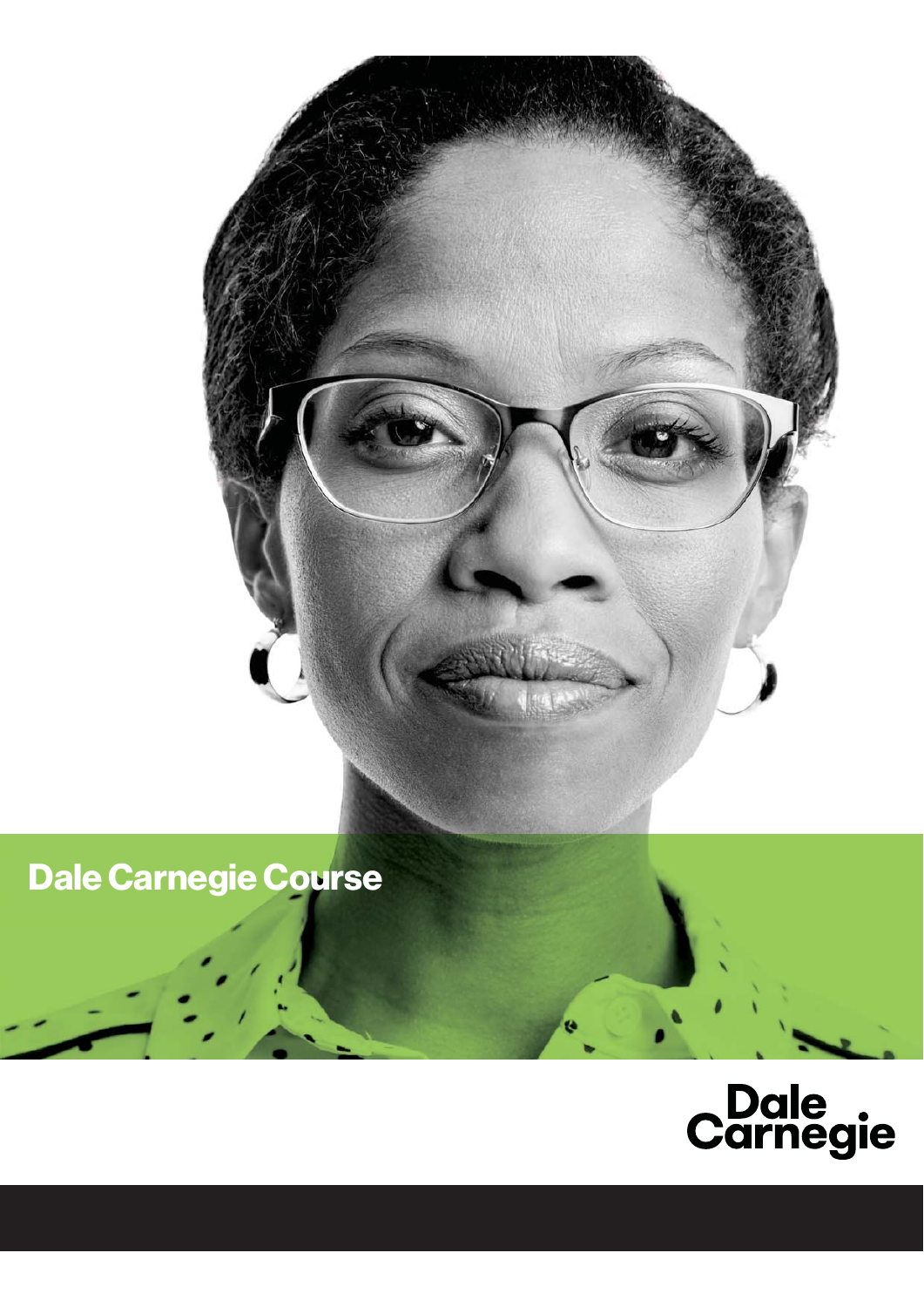# **Your Path to Personal and Professional Success.**

When you look at successful people, what do you see? Confidence. Competence. Enthusiasm. They're engaged in all aspects of their work and life, inspiring others as they lead by example.

The Dale Carnegie Course will help you master the human relations skills that enable you to thrive in any setting. You'll discover how to form closer, more rewarding relationships built on trust and respect. Increasing your confidence and competence in interacting with others will gain the influence you need to reach new heights in your personal and professional life.

As you become a persuasive communicator and problem-solver more adept at managing stress and handling change, you'll find yourself inspiring others to take initiative and innovate.

The Dale Carnegie Course will help you master the communication skills necessary in today's demanding business environment. You will learn to strengthen interpersonal relationships and develop a commanding attitude, instilling confidence and enthusiasm in your workplace.

Does the experience make a difference? Clients say yes. You'll see the results as you stretch your abilities, tackle complex challenges, expand your ingenuity, and excel in building team harmony. The Dale Carnegie Course will focus your energy to become a more effective communicator, securing your place as a valued contributor in your organization.

## **What We Will Cover**

- Recalling and using names
- Building on memory skills and enhancing relationships
- Cultivating lasting relationships
- Inspiring others
- Presenting ideas clearly and concisely
- Handling conflict diplomatically
- Power of persuasion
- Managing stress
- Adapting to different communication styles
- Demonstrating leadership
- Importance of celebrating achievements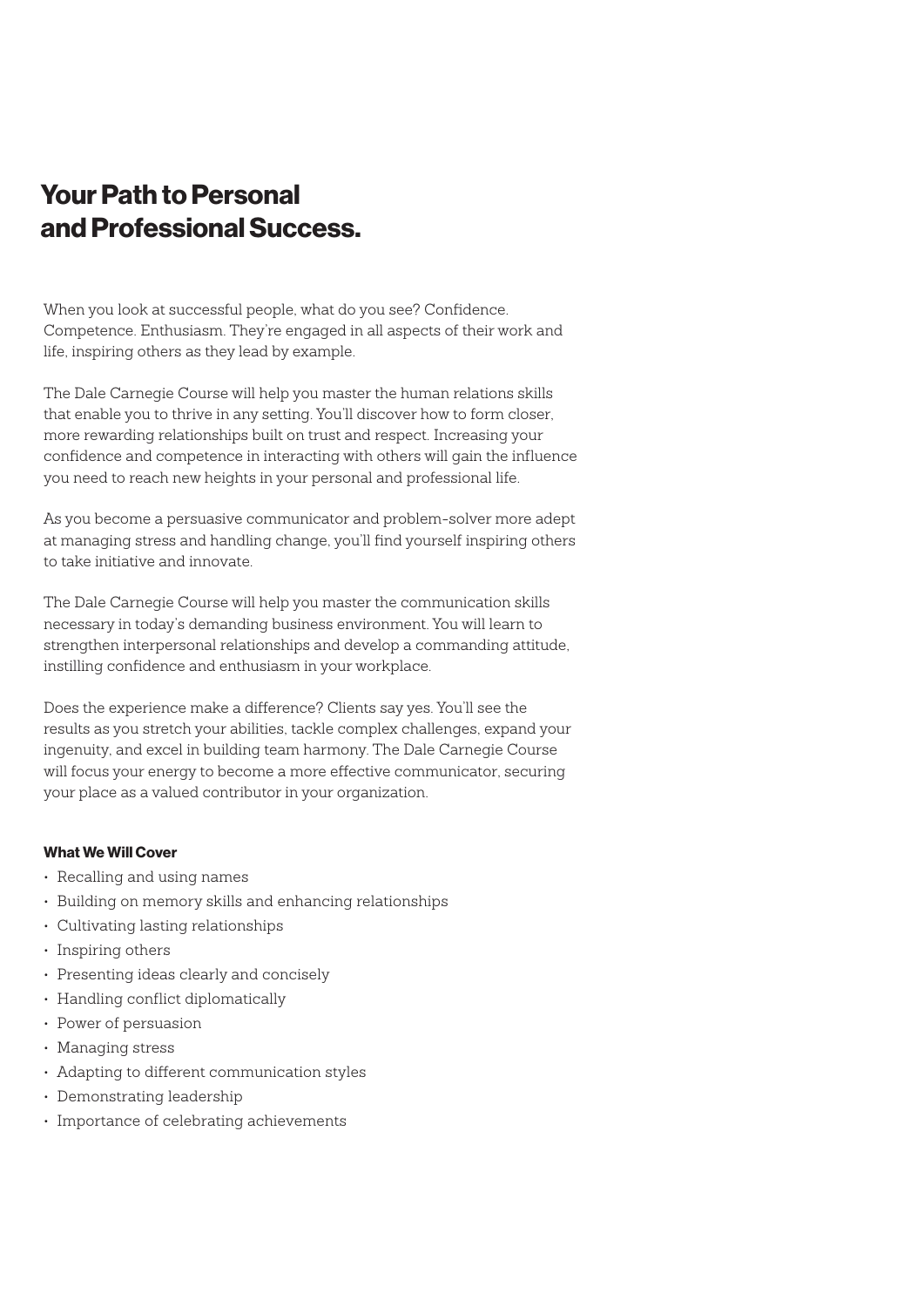

# **Learn How To**

- Use a proven process to recall names and facts
- Communicate more confidently
- Build trust and persuade people to take action
- Project an enthusiastic attitude
- Communicate logically, clearly and concisely
- Energize and engage listeners
- Create a safe and caring environment
- Manage stress and minimize worry
- Strengthen relationships
- Give constructive feedback that empowers others
- Encourage positive thinking
- Identify and reward successes
- Commit to continuous improvement

# **Who Should Attend**

Professionals at all levels who wish to optimize their performance, lead with conviction and positively affect the bottom line.

# **Dale Carnegie Course**

Format Once a week for 8-Week consecutively



## Location

DC Training Malaysia Sdn Bhd (313724-D) A1209-A1210, Pusat Dagangan Phileo Damansara II, 15 Jalan 16/11, Off Jalan Damansara, 46350 Petaling Jaya, Selangor Darul Ehsan.

Price RM3900.00 nett (excluded 6% SST)

# dalecarnegie.com.my

U.S. Franchisees are accredited by the Accrediting Council for Continuing Education and Training (ACCET). Copyright © 2016 Dale Carnegie & Associates, Inc. All rights reserved. LTM\_brochure\_111416\_9090807-IS